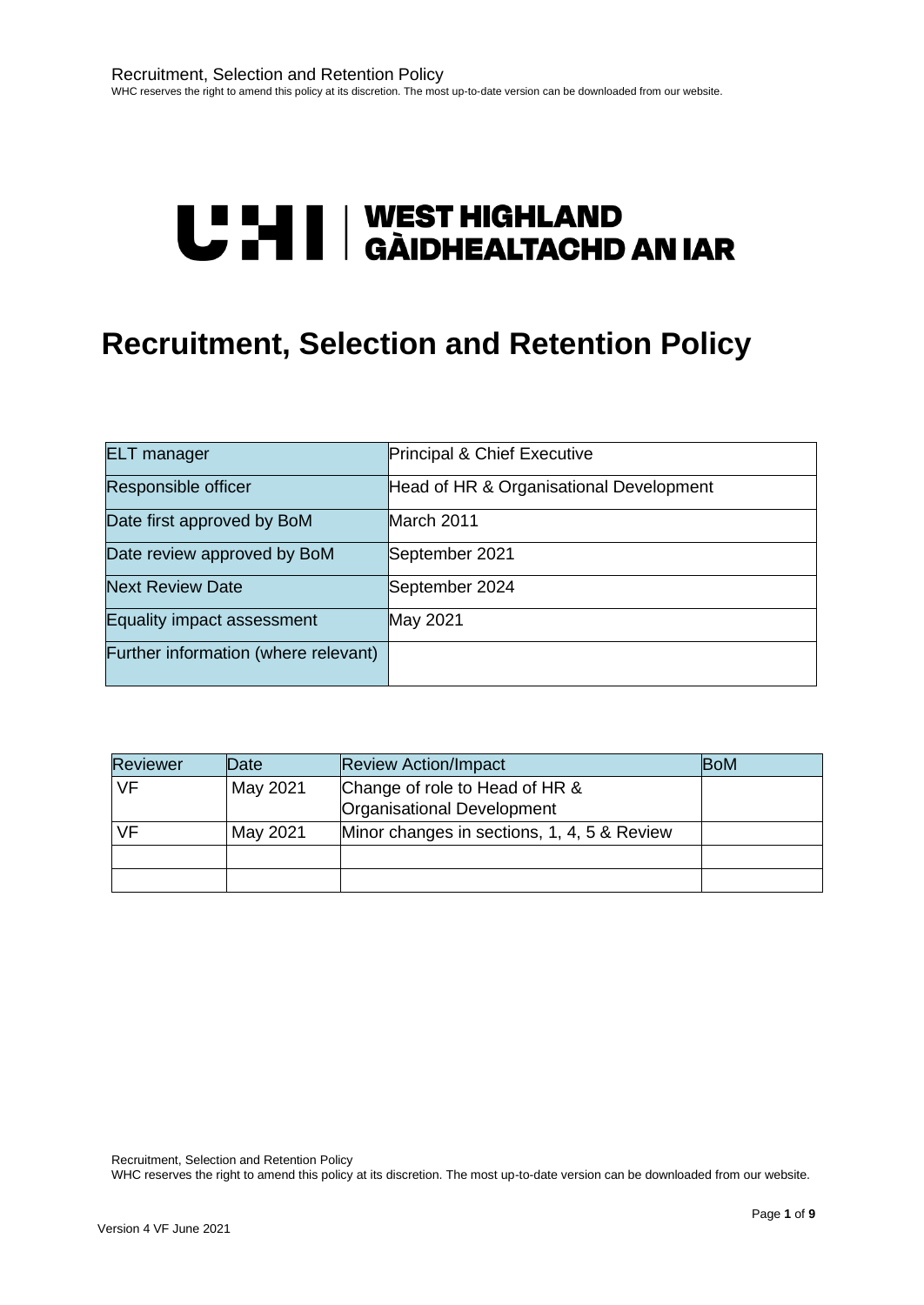# **Contents**

Recruitment, Selection and Retention Policy<br>WHC reserves the right to amend this policy at its discretion. The most up-to-date version can be downloaded from our website.

Version 4 VF June 2021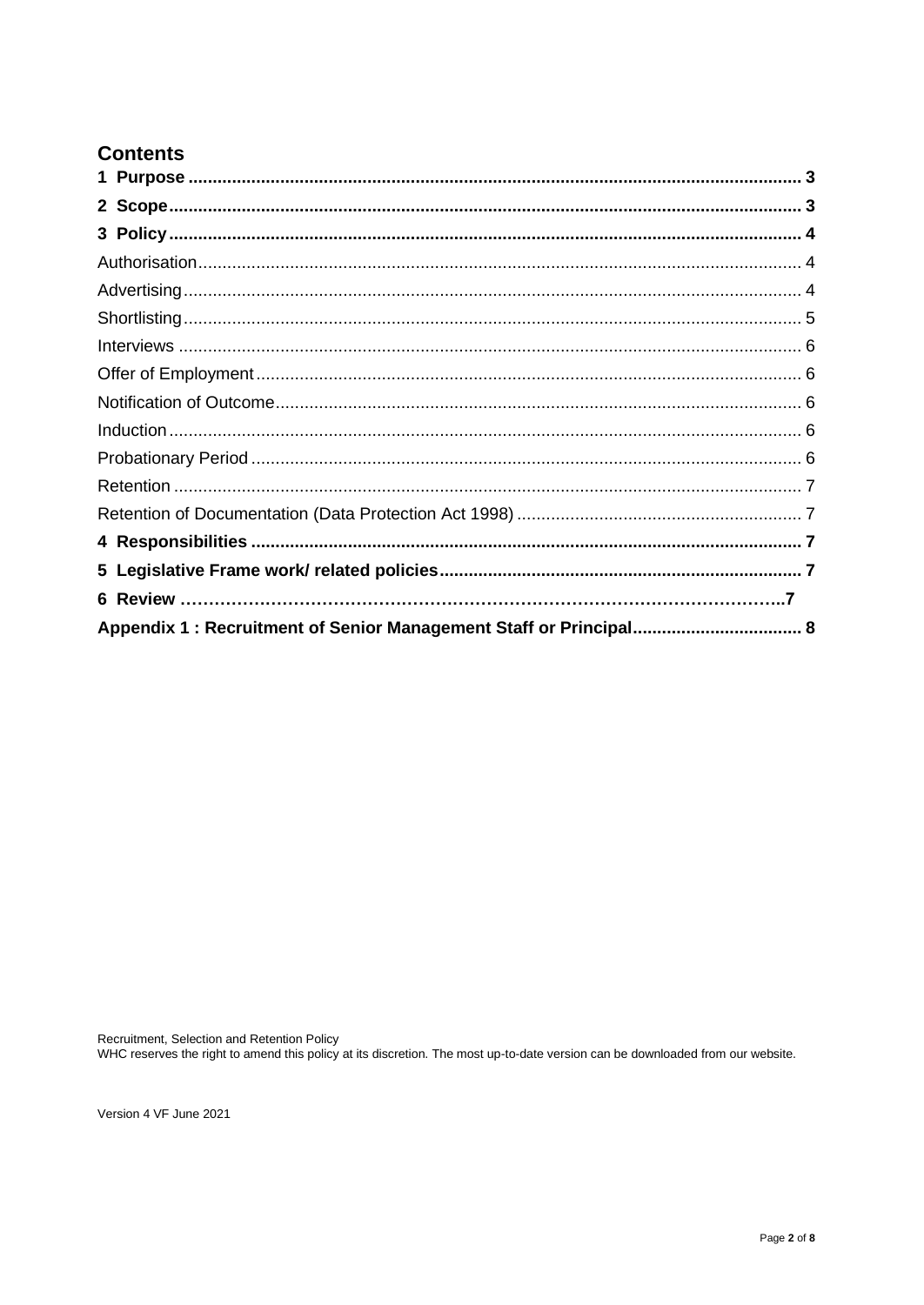# <span id="page-2-0"></span>**1 Purpose**

West Highland College UHI is committed to attracting and retaining staff of the highest calibre and a strategic professional approach to recruitment is essential to do this.

#### **Our Vision**

West Highland College UHI will be the education provider of choice, delivering leadership and excellence in learning, training and support for all. We are committed to providing a learning and working environment which advances equality, diversity and inclusion and where everyone is respected, valued and supported.

This ethos is supported by our values which apply to everyone who comes to the College to learn or work.

#### **Our Values**

**Inclusive** Respect individual values and proactively promote equality and diversity.

**Individualised** Recognise and take account of personal need, aspiration, skill and ability.

#### **Innovative**

Continually improve the way we design and deliver our programmes; develop best practice through creative approaches to learning and teaching and effective use of technology.

#### **Intercultural**

Embrace and celebrate diversity through integration and interaction. Recognise all forms of difference and actively engage and learn from each other.

It is becoming increasingly important, as the College evolves and changes, that new recruits demonstrate behaviours that fit with our values, show a willingness to learn, are adaptable and have the ability to work as part of a team. People are the College's most important resource, therefore it is vital that the recruitment and selection process, whilst being fair, efficient and cost effective, also ensures that the most suitable candidates are being employed in order to maintain a motivated workforce delivering high quality tertiary education.

#### <span id="page-2-1"></span>**2 Scope**

This policy applies to all employees and job applicants and should be read in conjunction with the College Equality, Diversity & Inclusivity Policy and People Strategy. The policy and procedure covers all activities that form part of the recruitment, selection and retention process.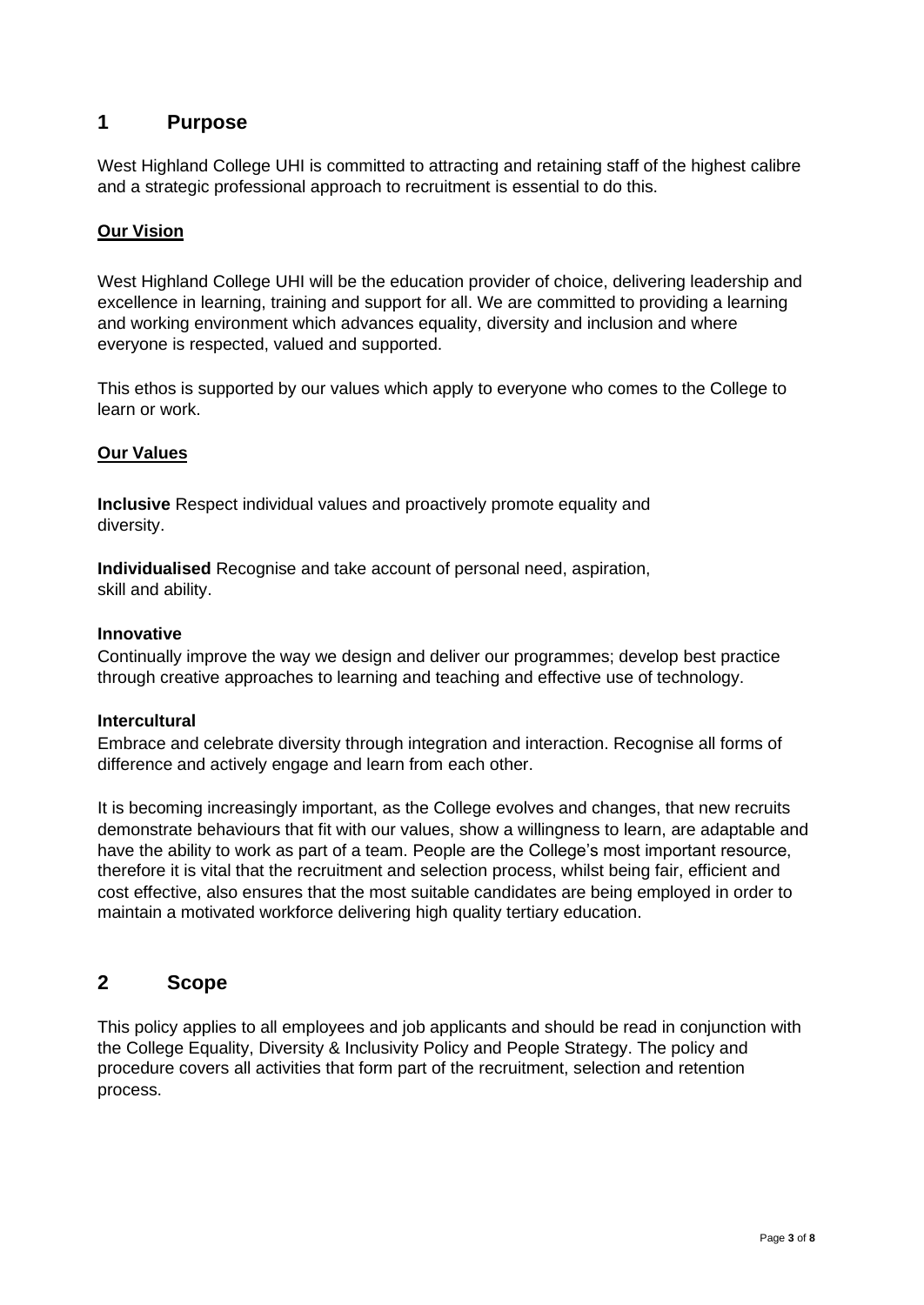# <span id="page-3-0"></span>**3 Policy**

# **Equality of Opportunity in Employment**

The College is committed to providing a learning and working environment which advances equality, diversity and inclusion, where everyone is respected valued and supported. To meet this commitment the College's Recruitment, Selection and Retention Policy and Procedure will:

- **• Be fair and consistent;**
- **• Be non-discriminatory;**
- **• Conform to all statutory regulations and agreed best practice.**

To ensure that this is achieved, a process for recruitment and selection monitoring will be incorporated into the Recruitment, Selection and Retention Procedure. This will provide a positive framework within which applicants are given every opportunity to demonstrate their abilities regardless of any protected characteristics.

The College welcomes applications from all under-represented groups, including black and ethnic minorities and disabled people, in its quest that its staff profile reflects the wider community and is inclusive for all.

The College will carry out statistical monitoring of the recruitment and selection exercise and amend the process if appropriate in an attempt ensure that the staff profile reflects the wider community and the College's aim of social inclusion.

The College wishes to promote Equality of Opportunity and, in particular, to introduce clear guidance about how applicants/candidates with disabilities must be treated in relation to reasonable adjustments.

#### <span id="page-3-1"></span>**Authorisation**

Before the recruitment and selection process proceeds formal authorisation must be given by a member of the Executive Leadership Team on completion of a recruitment request form.

Once the process has been authorised, the Human Resources (HR) team must be consulted regarding the timescale and method for advertising and the associated paperwork and arrangements.

For appointments at Senior Management level see Appendix 1

# <span id="page-3-2"></span>**Advertising**

#### **Internally**

All College vacancies will be advertised internally and an all staff email will be sent out from HR containing the details of each vacant position.

An internal advert inviting applications from existing employees benefits the College by: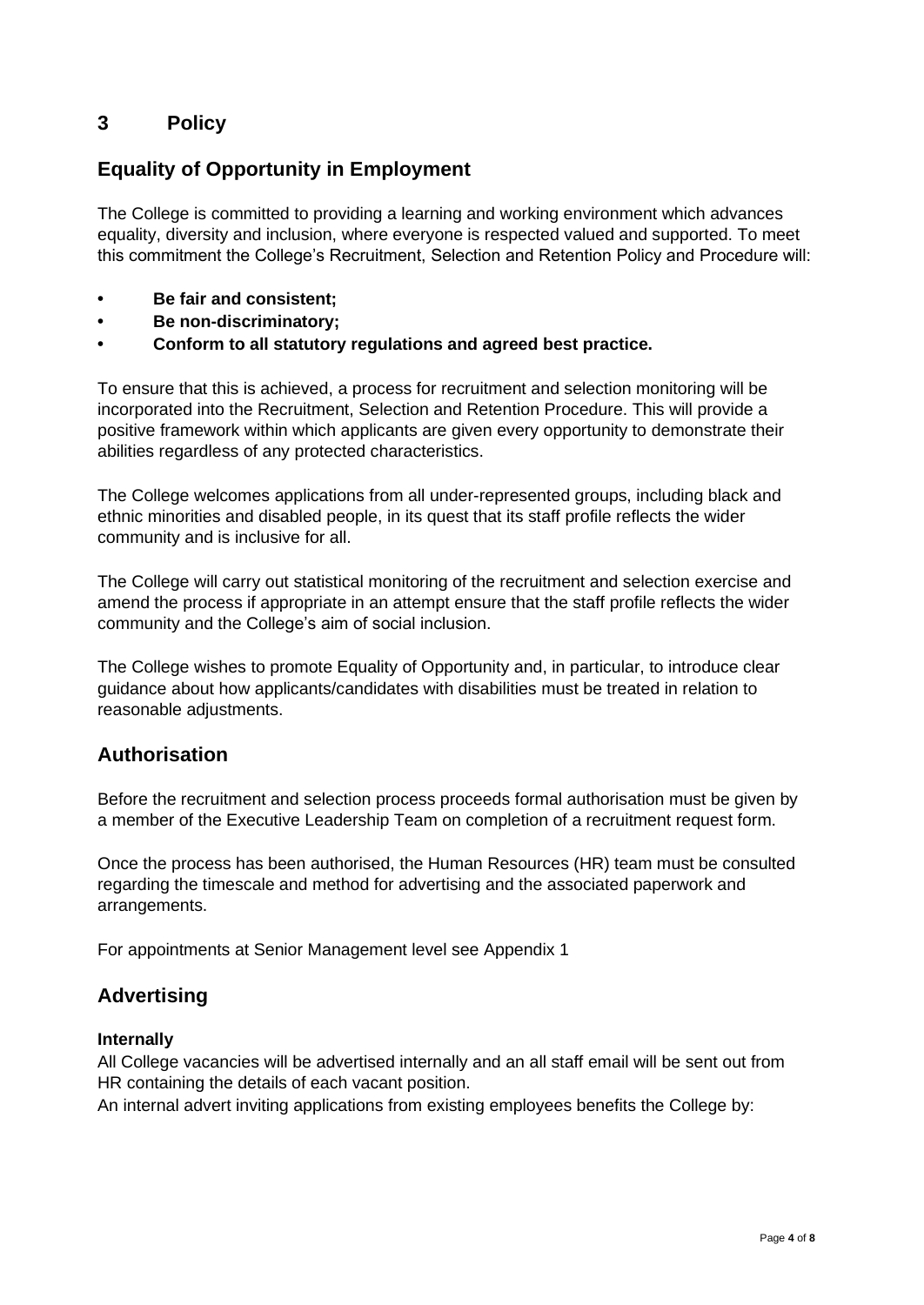• Developing the Team – Traditionally, employees have gained experience by moving upwards within the College. However, it is worth bearing in mind that lateral moves can also broaden experience and offer development opportunities.

• Succession Planning – Preparing employees through mentoring and training to develop through the business.

#### **Externally**

Advertising a job externally can attract a larger pool of applicants, thereby increasing the likelihood of finding the right person for the job. Where it is deemed appropriate by Executive Leadership Team vacancies will be advertised externally as well as internally to ensure a pool of applicants. All external posts will also be made available for internal applicants.

For certain job markets it might also be appropriate and better value for money, to go directly to a specialist recruitment or headhunting agency – this will rarely be the case and the Principal's authority will be required, upon the advice of the HR Manager.

Where posts are advertised externally, the College will, through positive engagement, seek to promote these amongst community based organisations which seek to assist traditionally disadvantaged groups seeking employment i.e. disability groups, ethnic minority organisations, etc. The College also commits to maximising ICT based recruitment media.

#### **Equal Opportunities Monitoring**

In line with best practice, the College's Application Form excludes reference to all protected characteristics. This information is requested separately, not released to the recruitment panel and is collected for equal opportunities monitoring purposes only.

# <span id="page-4-0"></span>**Shortlisting**

Applications will be treated confidentially and circulated only to those staff directly involved in the recruitment and selection process.

Shortlisting decisions will be based upon the person specification and objective job based criteria.

Staff involved in the recruitment process must disclose to HR if they are related to a prospective candidate or are a personal friend.

Documentary evidence of a fair process will be maintained should a candidate raise a case of unlawful discrimination against the College and to enable honest and accurate feedback to be provided to unsuccessful candidates if required.

<span id="page-4-1"></span>Where an applicant identifies themselves as being disabled (under the terms of the Equality Act 2010) the HR Team will discuss whether any reasonable adjustments will be required if a candidate is selected for interview. The equality information will not be revealed to any selection panel for any other purpose than the provision of reasonable adjustments at interview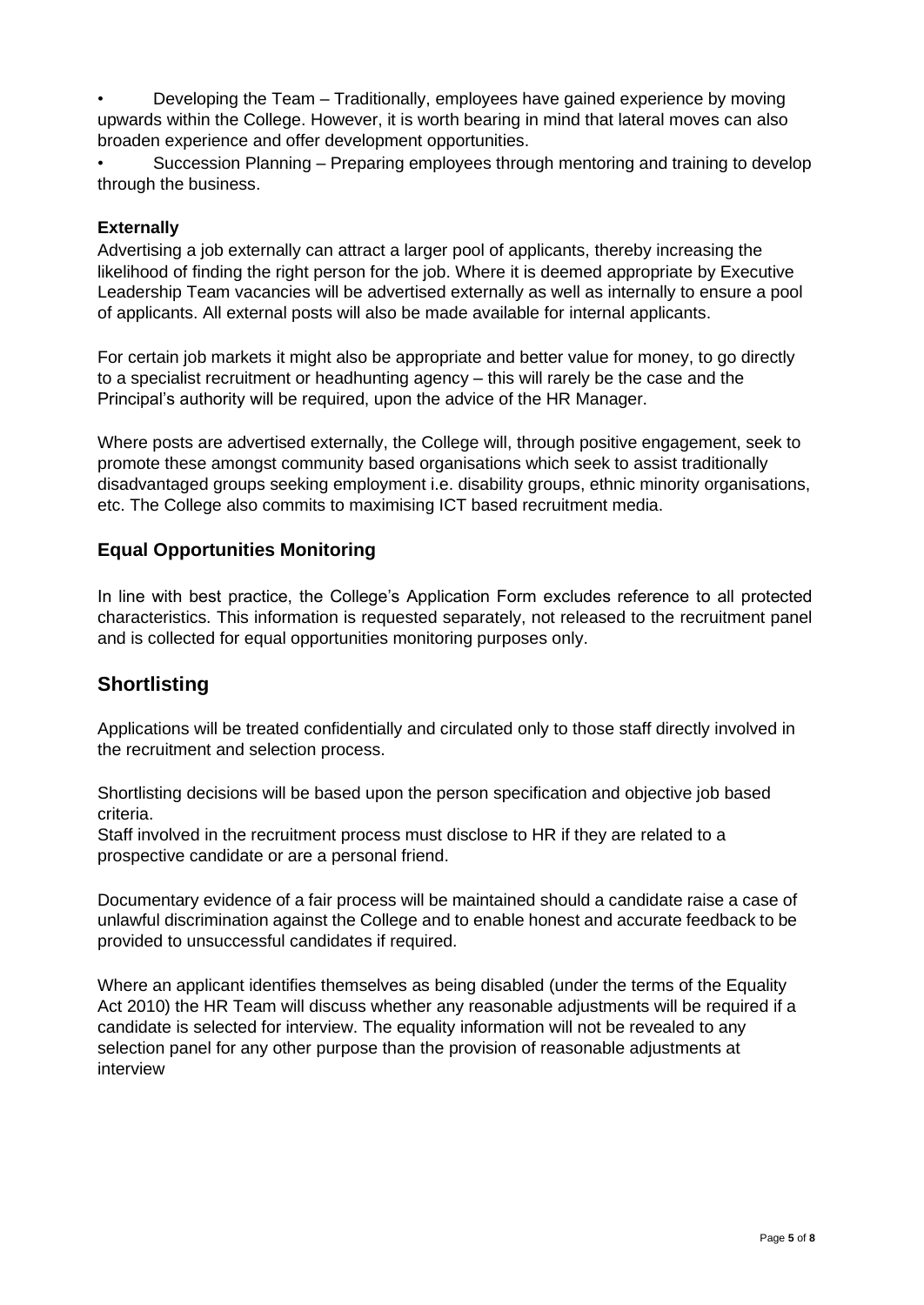# **Interviews**

Interview panels will be composed of appropriately trained staff, and include a member of the HR team unless agreed by the Executive Leadership Team that this is not necessary.

In the case of permanent teaching staff and management grade staff the appointing officer will be a member of the College Management Group.

All questions will be relevant, job related and within the scope of current legislation. All candidates will be asked the same questions and scored using an agreed assessment template.

Additional methods of selection may be useful in assessing a candidate's suitability for a post, i.e. typing tests, short written questions, scenario based written or verbal exercises, etc.

# <span id="page-5-0"></span>**Offer of Employment**

A recommendation for a permanent appointment must be presented to the Executive Leadership Team and agreed.

All offers of employment will be subject to two satisfactory references, evidence of eligibility to work in the UK, and confirmation of educational qualifications.

All offers of employment will be subject to the successful completion of an enhanced criminal records disclosure from Disclosure Scotland.

# <span id="page-5-1"></span>**Notification of Outcome**

The College commits to informing all applicants regarding the outcome of their application within a reasonable timescale. The College will also provide honest and accurate feedback to applicants on request.

#### <span id="page-5-2"></span>**Induction**

The College commits to providing relevant induction training to all staff and monitoring the effectiveness of this training in line with the Staff Induction Procedure and Guidance.

# <span id="page-5-3"></span>**Probationary Period**

<span id="page-5-4"></span>The College recognises that a supportive and developmental probation process is vital in providing support and training for new members of staff on commencement of employment. All new staff therefore have a Probation Period, or in respect of staff who have been transferred or promoted into different posts an Appointment Support Period in line with the Probation/Appointment Support Procedure and Process.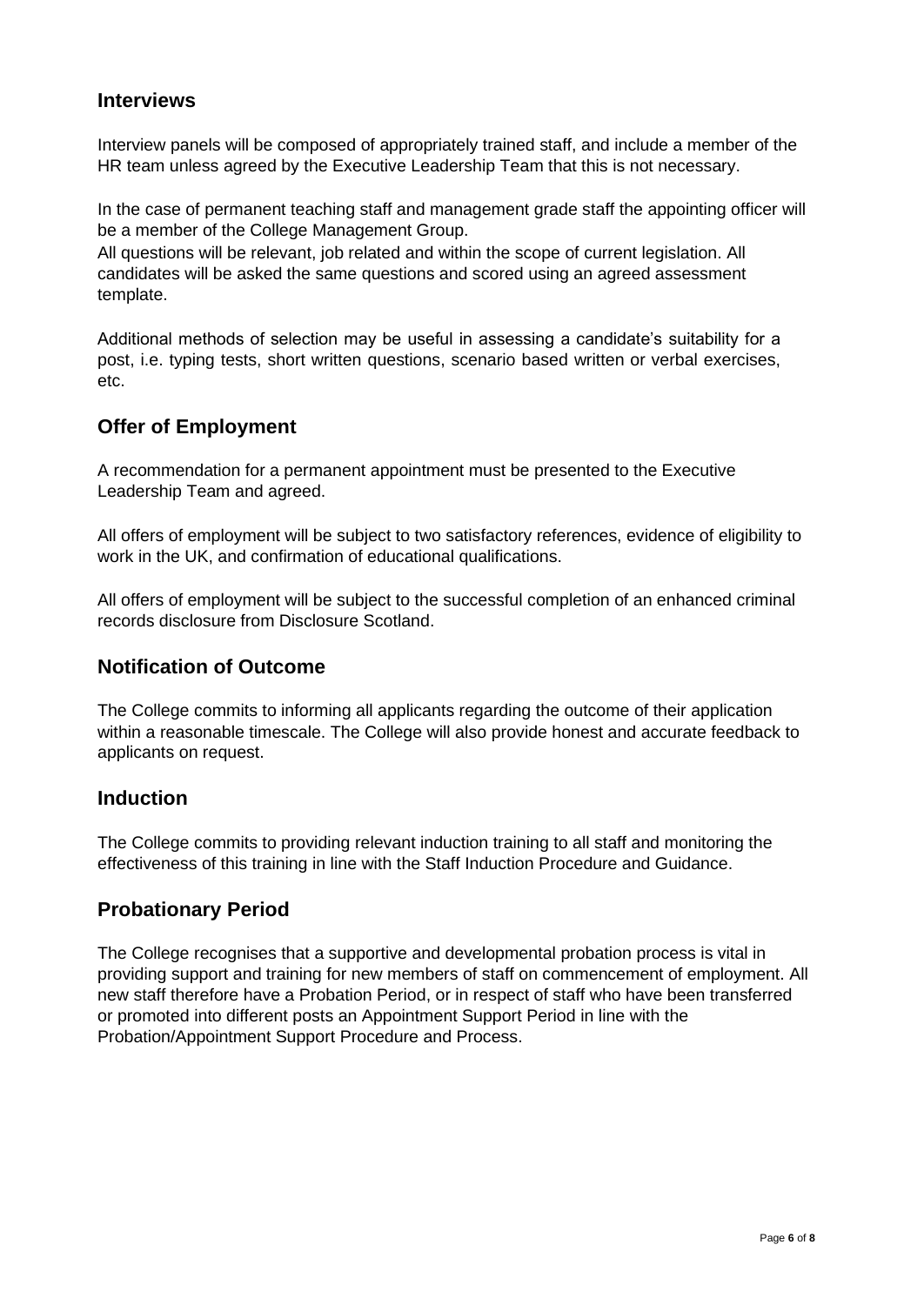# **Retention**

The College is committed to the retention of staff and reducing turnover and supports the following initiatives to achieve this end.

• Participation in benchmarking exercises to give early warning of imbalances in the College's remuneration packages vis a vis the Sector and for Industry.

• Ensure all staff are valued and those staff showing potential for promotion are developed.

• Provide adequate training and development to all staff to encourage retention.

• Conduct exit interviews for all leavers, including those who move posts within the College.

- Record, monitor and analyse exit interview data on a regular basis.
- Enforce yearly in depth and honest appraisals.
- Support staff in the balance between home and work commitments.

# <span id="page-6-0"></span>**Retention of Documentation (Data Protection Act 1998)**

In line with legislative requirements, recruitment documentation will be held securely by the Human Resources department for six months, after which time it will be destroyed confidentially.

# <span id="page-6-1"></span>**4 Responsibilities**

The Executive Leadership Team is responsible for ensuring that this policy is fully implemented throughout the College.

The College Management Group, all Managers and Team Leaders have a duty to ensure that the College's policies including this policy are implemented within their sphere of activities and responsibility.

The Head of HR & organisational Development is responsible for reviewing and updating this policy.

All Staff are responsible for adhering to this policy.

# <span id="page-6-2"></span>**5 Legislative framework / related policies**

[Equality Diversity & Inclusivity Policy](https://staff.whc.uhi.ac.uk/Downloads/All-Policies/HR-Policies/Equality-Diversity-Inclusivity-PolicyUHI.pdf)  [Staff Learning & Development Strategy and Policy](https://staff.whc.uhi.ac.uk/Downloads/All-Policies/HR-Policies/StaffLearningDevelopment-Strategy-Policy.pdf) [People Strategy](https://staff.whc.uhi.ac.uk/Downloads/HR/People-Strategy-2017-21.pdf) Professional Review & Development Policy [Dignity at Work Policy](https://staff.whc.uhi.ac.uk/Downloads/All-Policies/HR-Policies/Dignity-at-Work-Policy.pdf)

#### **6 Review**

This policy will be reviewed every 3 years or when circumstances change any part of it.